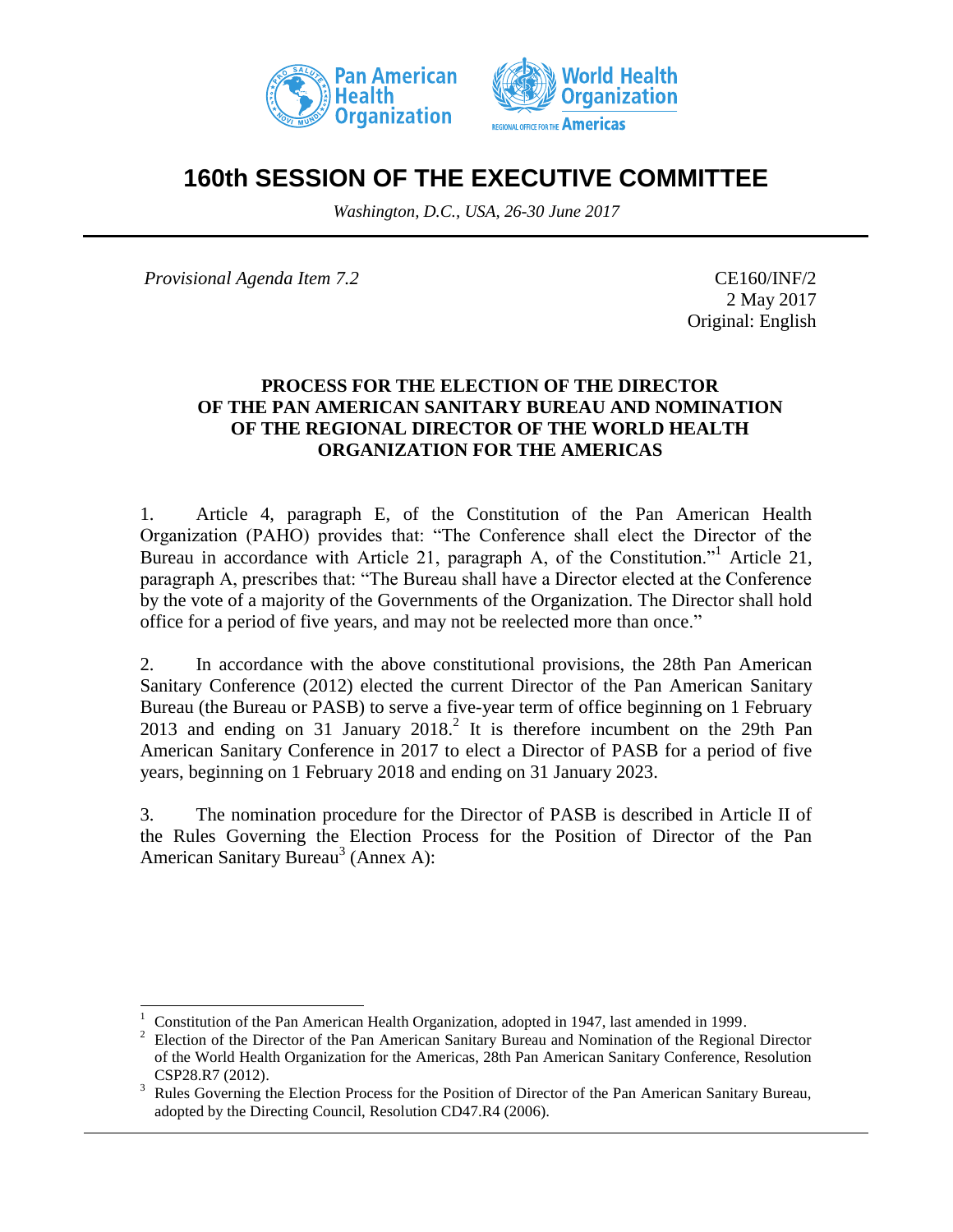"Article II: Presentation of Nominations

2.1 The process for electing the Director shall begin at least six months prior to the date fixed for the opening session of the Pan American Sanitary Conference (the Conference) or by 1 March, which ever comes first, with a notification from the President of the Executive Committee to the Member States, Participating States, and Associate Members inviting nominations for the post of Director to be submitted to the President of the Executive Committee. Such notification shall include a copy of these Rules.

2.2 Following the Nomination Guidelines in Article I [of the Rules Governing the Election Process for the Position of Director of the Pan American Sanitary Bureau], each Member State, Participating State, or Associate Member may submit the name of only one national from a country within the Region as a candidate for the post of Director, in a sealed, confidential envelope addressed to the President of the Executive Committee, c/o Legal Counsel, Pan American Health Organization, Washington, D.C., at least four months prior to the opening session of the Conference or by 1 May, which ever comes first, after which time the nomination period shall be closed. Nominations should include a curriculum vitae of the proposed candidate.

2.3 All nominations received shall be compiled by the Bureau, translated into the four official languages of the Organization, and forwarded by the President of the Executive Committee to the Member States, Participating States, and Associate Members at least three months prior to the opening session of the Conference or by 1 June, whichever comes first."

4. In accordance with the above Rules and given that the 29th Pan American Sanitary Conference is scheduled to commence on 25 September 2017, the election process for the post of Director of PASB for the 2018–2023 term formally began on 1 March 2017 with a notification sent by the President of the Executive Committee inviting the Member States, Participating States, and Associate Members of PAHO to submit nominations for the position of Director by no later than 1 May 2017, at which time the nomination period closed.

5. As of the writing of this document, the President of the Executive Committee has received all nominations and PASB is in the process of translating them into the four official languages of the Organization. The President of the Executive Committee shall forward this information to the Member States, Participating States, and Associate Members by 1 June 2017.

6. Article III of the Rules Governing the Election Process for the Position of Director of the Pan American Sanitary Bureau further provides for the establishment of a Candidates' Forum, as follows: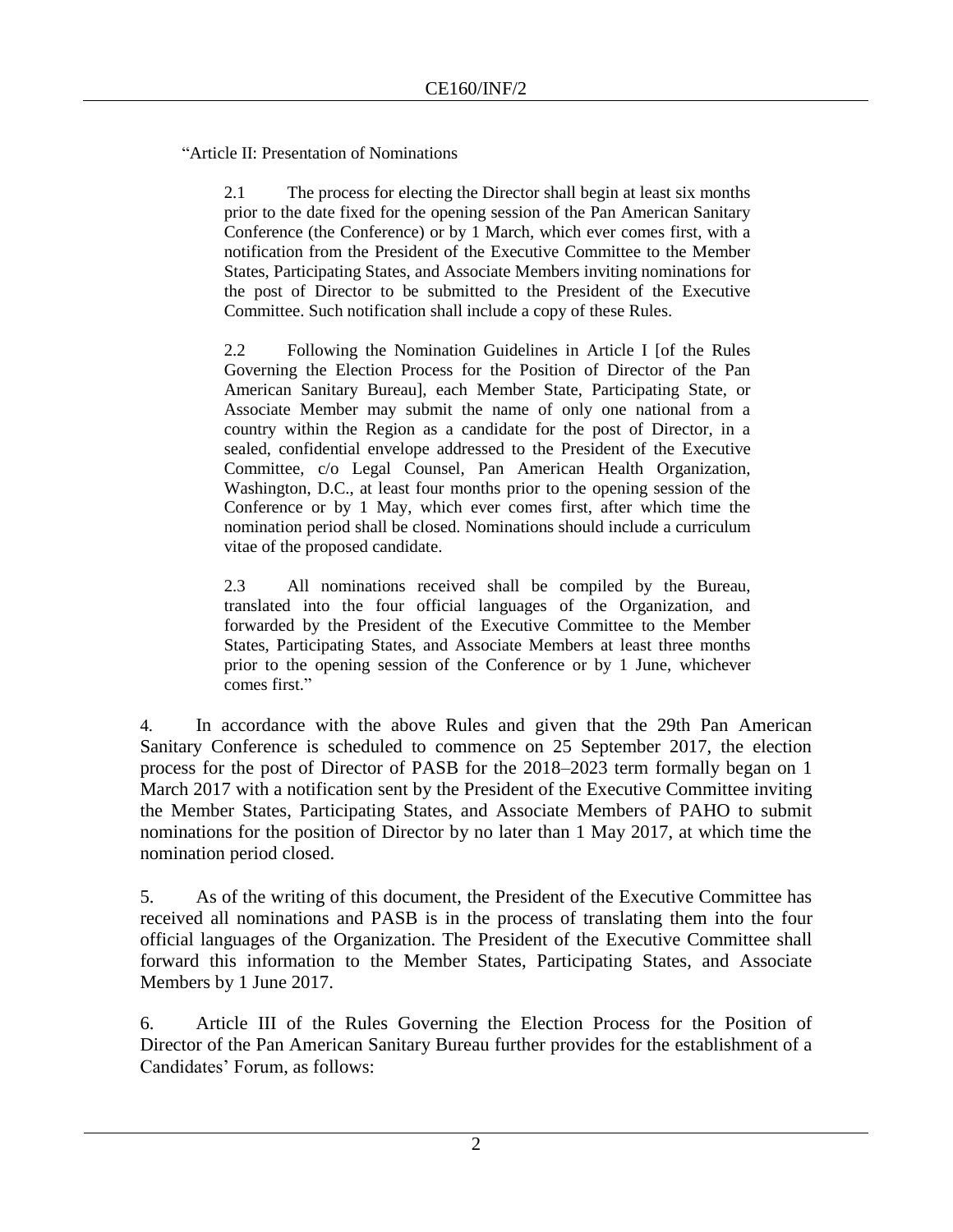"Article III: Candidates' Forum:

3.1 The President of the Executive Committee shall invite nominated candidates to make a presentation to all Member States, Participating States, and Associate Members wishing to attend a Candidates' Forum to be held on the margins of the Executive Committee session preceding the session of the Conference.

3.2 Information regarding the time, date, and logistics of the Candidates' Forum shall be sent by the President of the Executive Committee to the nominated candidates and to all Member States, Participating States, and Associate Members immediately after the closure of the presentation of candidatures as specified in Article 2.3 above.

3.3 Nominated candidates shall be responsible for all expenses related to their participation in the Candidates' Forum.

3.4 Members States, Participating States, and Associate Members shall be responsible for all expenses related to their participation in the Candidates' Forum.

3.5 Wherever possible, modern technology will be utilized to facilitate the widest possible participation of all of the Organization's membership, including video conferencing. Verbatim transcripts of the presentations and discussions at the Candidates' Forum will also be made available.

3.6 The order of the presentations to be made by the candidates shall be determined by lot, and candidates will be called one at a time. Candidates shall be allowed no more than 30 minutes to make an oral presentation and one hour for questions and answers from Member States, Participating States, and Associate Members in attendance. The oral presentation shall include the candidate's platform outlining their vision, proposed policy priorities, and financial and programmatic direction for the Organization. The time limit should be strictly adhered to."

7. The Candidates' Forum will be held on 30 June 2017 following the 160th Session of the Executive Committee of PAHO that will take place in Washington, D.C. The Forum will be conducted in accordance with the Rules Governing the Candidates' Forum  $(Annex B).<sup>4</sup>$ 

8. In conformity with Article 21, paragraph A, of the Constitution of PAHO, the 29th Pan American Sanitary Conference, scheduled to take place in Washington, D.C., from 25-29 September 2017, shall elect the Director of PASB by secret ballot in

 4 "Organization of the Forum of Candidates for the Post of Director of the Pan American Sanitary Bureau" (SPBA1/8 and SPBA 1/8, Corrigendum [2007]), and Final Report of the First Session of the Subcommittee on Program, Budget, and Administration of the Executive Committee (SPBA1/FR  $[2007]$ ).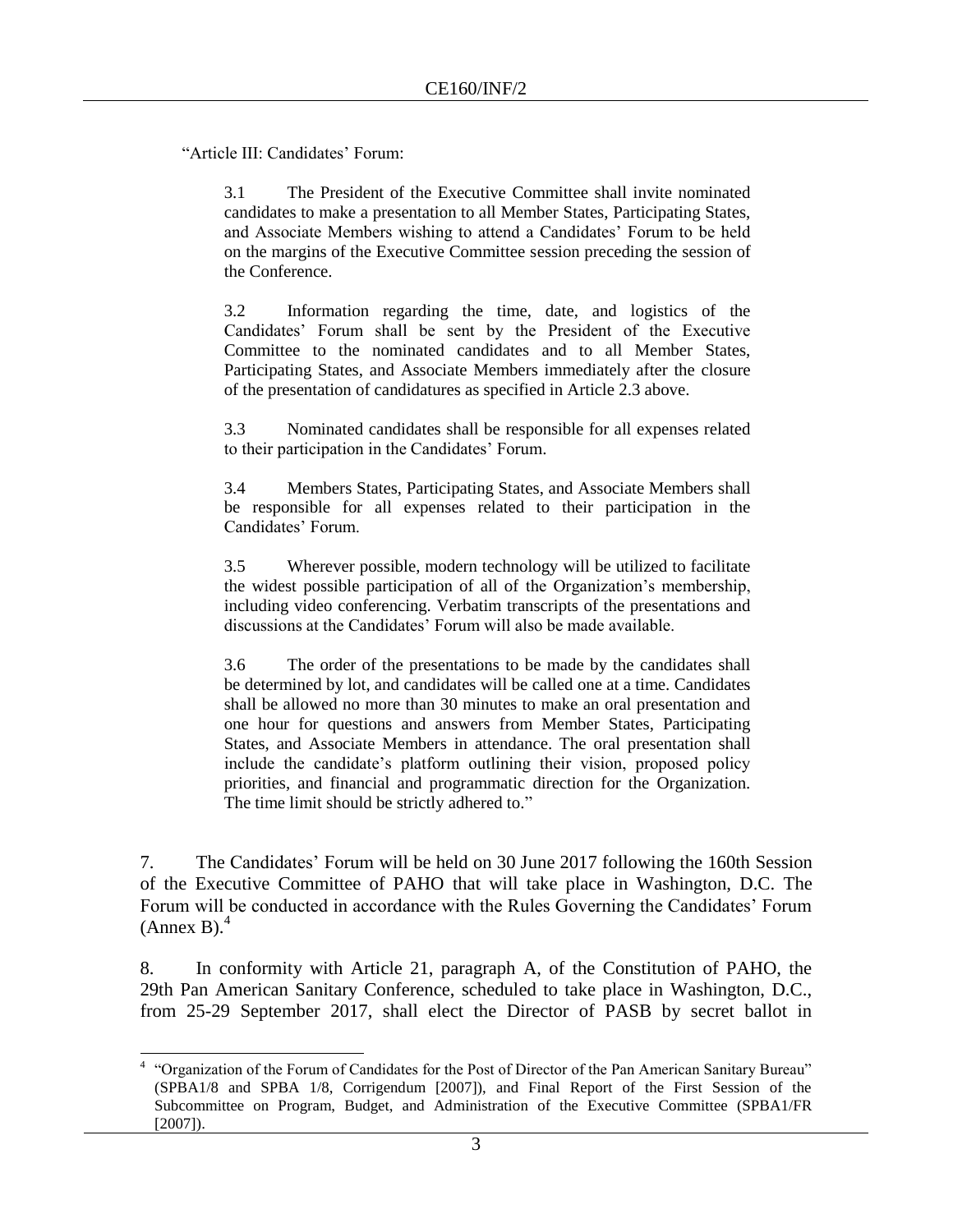accordance with the Rules of Procedure of the Pan American Sanitary Conference<sup>5</sup> from among the candidates nominated according to the Rules Governing the Election Process for the Director of the Pan American Sanitary Bureau.

9. In accordance with Rule 57 of its Rules of Procedure, the Conference, acting as Regional Committee of the World Health Organization, will submit the name of the person elected as Director of the PASB to the Executive Board of the WHO for appointment as Regional Director.

## **Action by the Executive Committee**

10. The Executive Committee is requested to take note of this report on the process for the election of the Director of the Pan American Sanitary Bureau.

Annexes

<sup>5</sup> <sup>5</sup> Rules of Procedure of the Pan American Sanitary Conference, last amended by the 27th Pan American Sanitary Conference, Resolution CSP27.R1 (2007).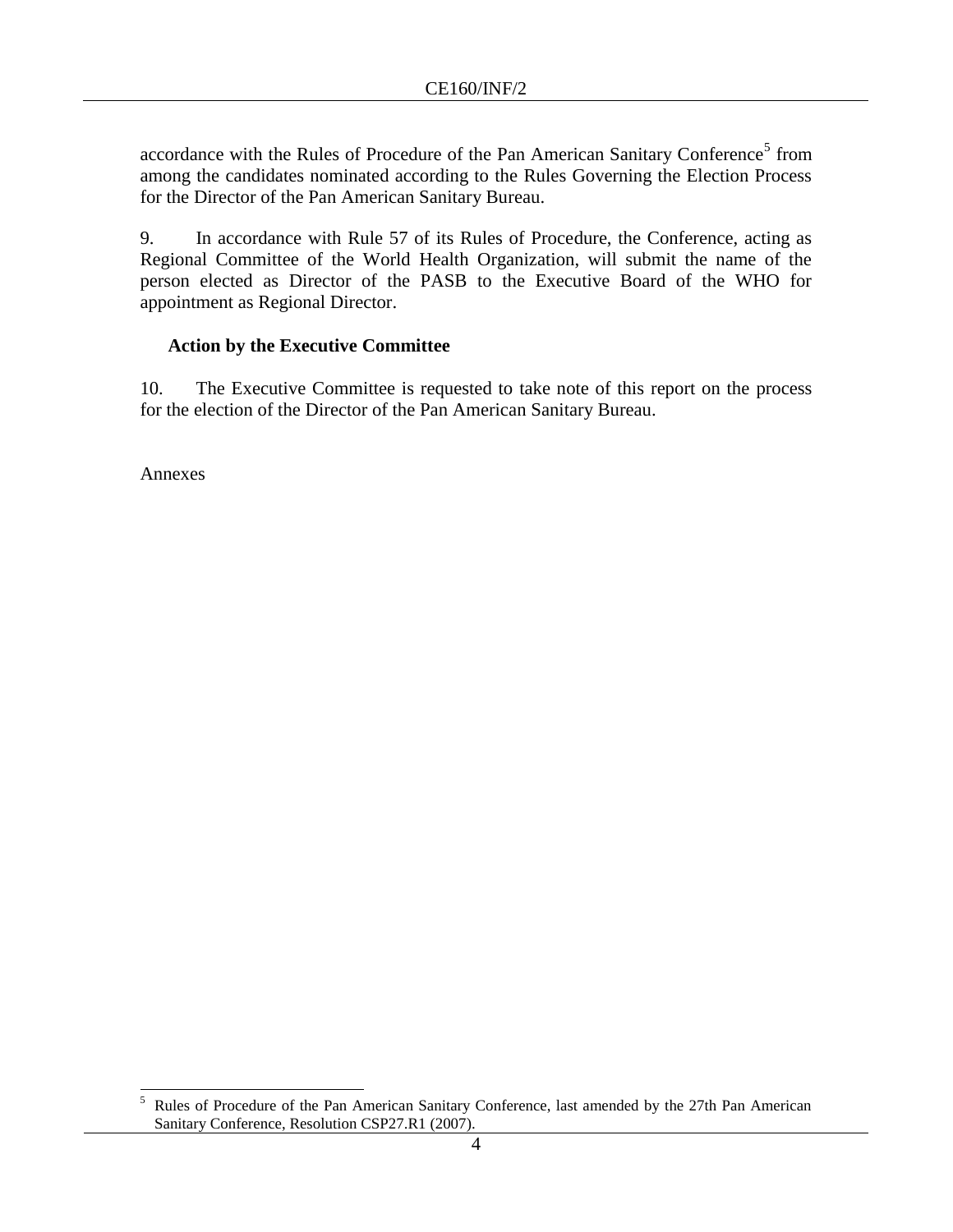### **ANNEX A**

### **RULES GOVERNING THE ELECTION PROCESS FOR THE POSITION OF DIRECTOR OF THE PAN AMERICAN SANITARY BUREAU<sup>1</sup>**

#### Article I Nominating Guidelines

- 1.1 Candidates nominated for the post of Director of the Pan American Sanitary Bureau should have:
- (1) a strong technical and public health background, extensive experience in international health and understanding of the inter-American and United Nations systems;
- (2) a proven history and evidence of public health leadership, and management skills appropriate for a complex health-related organization;
- (3) sensitivity to and respect for the cultural, social, political, and economic diversity within and among the countries in the Region;
- (4) knowledge of the regional health situation and of the wide range of health systems in the Region;
- (5) a strong commitment to the work of PAHO;

 $\overline{\phantom{a}}$ 

- (6) good physical condition, as required of all staff members of the Organization; and
- (7) fluency in one of the official languages and a working knowledge of one of the others.
- 1.2 Candidates should be willing to sign the mandated PAHO and WHO Declaration of Conflict of Interest.

#### Article II

#### Presentation of Nominations

2.1 The process for electing the Director shall begin at least six months prior to the date fixed for the opening session of the Pan American Sanitary Conference (the Conference) or by 1 March, which ever comes first, with a notification from the President of the Executive Committee to the Member States, Participating States, and Associate Members inviting nominations for the post of Director to be submitted to the President of the Executive Committee. Such notification shall include a copy of these Rules.

<sup>1</sup> Rules Governing the Election Process for the Position of Director of the Pan American Sanitary Bureau, adopted by the Directing Council, Resolution CD47.R4 (2006).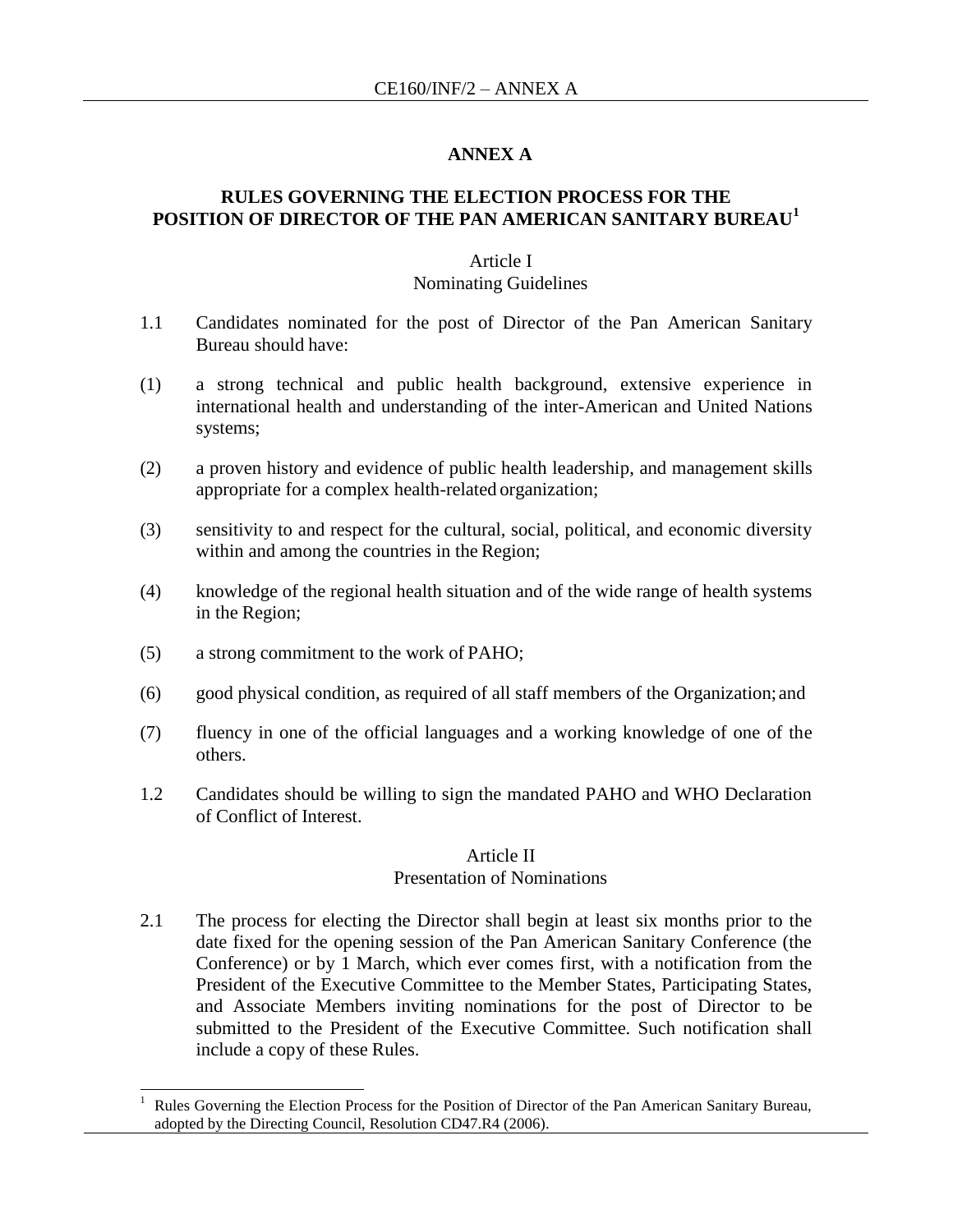- 2.2 Following the Nominating Guidelines in Article I above, each Member State, Participating State, or Associate Member may submit the name of only one national from a country within the Region as a candidate for the post of Director, in a sealed, confidential envelope addressed to the President of the Executive Committee, c/o Legal Counsel, Pan American Health Organization, Washington, D.C., at least four months prior to the opening session of the Conference or by 1 May, which ever comes first, after which time the nomination period shall be closed. Nominations should include a curriculum vitae of the proposed candidate.
- 2.3 All nominations received shall be compiled by the Bureau, translated into the four official languages of the Organization, and forwarded by the President of the Executive Committee to the Member States, Participating States, and Associate Members at least three months prior to the opening session of the Conference or by 1 June, which ever comes first.

### Article III

### Candidates' Forum

- 3.1 The President of the Executive Committee shall invite nominated candidates to make a presentation to all Member States, Participating States, and Associate Members wishing to attend a Candidates' Forum to be held on the margins of the Executive Committee session preceding the session of theConference.
- 3.2 Information regarding the time, date, and logistics of the Candidates' Forum shall be sent by the President of the Executive Committee to the nominated candidates and to all Member States, Participating States, and Associate Members immediately after the closure of the presentation of candidatures as specified in Article 2.3 above.
- 3.3 Nominated candidates shall be responsible for all expenses related to their participation in the Candidates' Forum.
- 3.4 Member States, Participating States, and Associate Members shall be responsible for all expenses related to their participation in the Candidates'Forum.
- 3.5 Wherever possible, modern technology will be utilized to facilitate the widest possible participation of all of the Organization's membership, including video conferencing. Verbatim transcripts of the presentations and discussions at the Candidates' Forum will also be made available.
- 3.6 The order of the presentations to be made by the candidates shall be determined by lot, and candidates will be called one at a time. Candidates shall be allowed no more than 30 minutes to make an oral presentation and one hour for questions and answers from Member States, Participating States, and Associate Members in attendance. The oral presentation shall include the candidates' platform outlining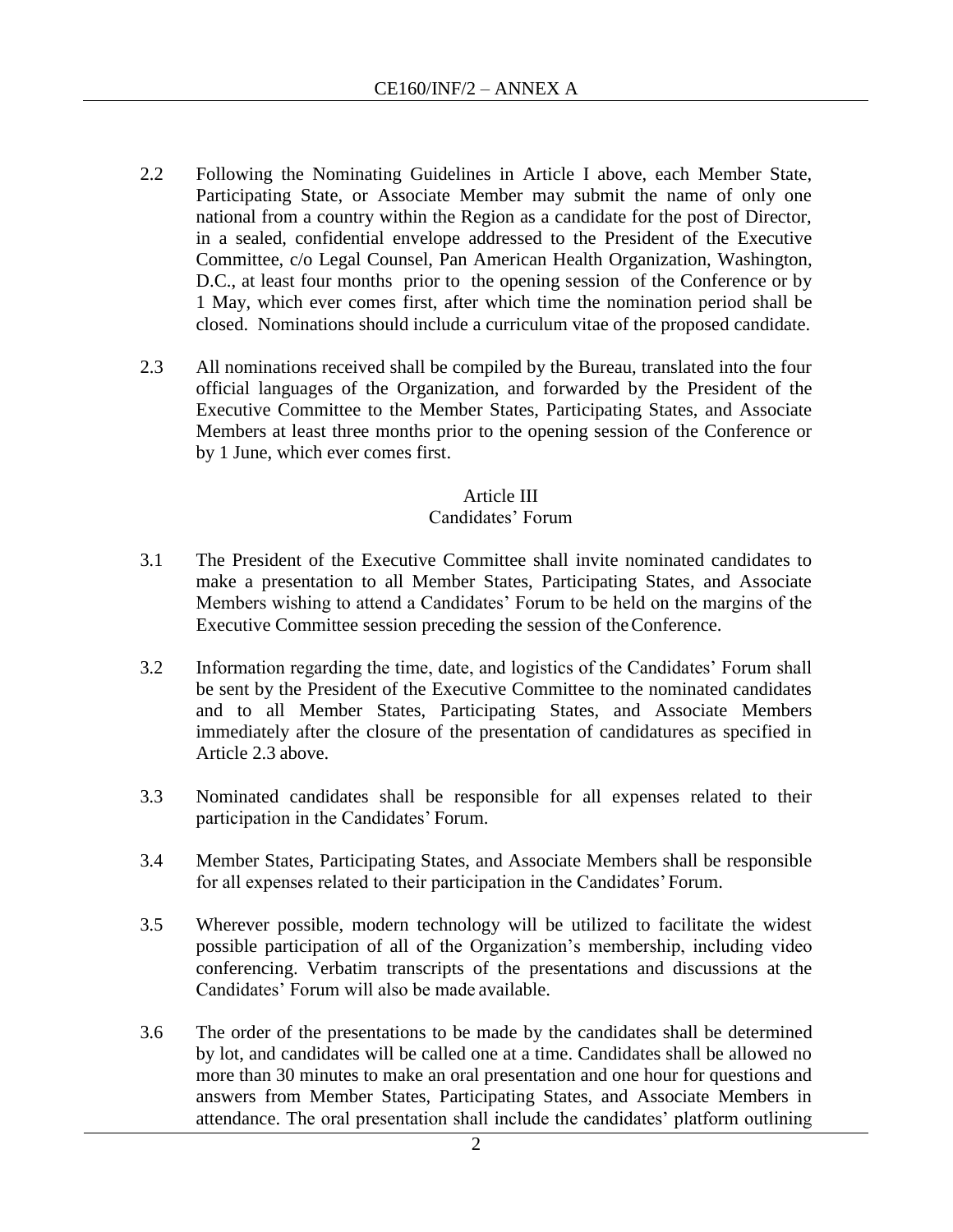their vision, proposed policy priorities, and financial and programmatic direction for the Organization. The time limit should be strictly adhered to.

#### Article IV Candidates Who Are PAHO or WHO Staff **Members**

- 4.1 For the purposes of these Rules, a Director seeking reelection, staff members of PAHO or WHO, and any other person in an employment relationship with the Organization who has been nominated for the post of Director shall be considered as "internal candidates."
- 4.2 In conformity with the international character of their functions, no internal candidate may make direct or indirect use of their positions to further their candidacies, and shall not use the resources of the Organization for campaign purposes.
- 4.3 In pursuing their candidacy, no internal candidate shall communicate restricted, confidential, or otherwise privileged information to anyone or use that information to their private advantage.
- 4.4 In consideration of Staff Regulation 1.8, Internal Candidates for the post of Director shall either resign or take leave from the Organization, as applicable, once the nominations are forwarded by the President of the Executive Committee to Member States, Participating States, and Associated Members pursuant to Article 2.3 of these Rules. The period of leave shall last until the election or until such time as the staff member withdraws his or her candidacy. In the case of leave, the staff member shall first be placed on annual leave until such leave has been exhausted and then, as necessary, on leave with pay. During such time, the staff member shall not represent the Organization in any manner whatsoever. Except for the Director, Deputy Director and Assistant Director, a staff member whose candidacy was not successful, and who opted to take leave shall have the right to return to the position that he or she occupied previously in the Organization or, at the discretion of the Organization, to another position at a level equal to the grade held previously to taking such leave.
- 4.5 The foregoing Section 4.4 shall not apply to the Director in office. Nonetheless, the Director shall strictly conform to the requirements of Sections 4.2 and 4.3 of these Rules, for the entire period preceding the election.
- 4.6 For the purpose of conserving the independence and impartiality inherent in the international character of their function, and to assure that a level playing field is maintained in the election of the Director, staff members of PAHO or WHO and any other person in an employment relationship with the Organization, shall not engage in campaign activities for or otherwise support any candidate for the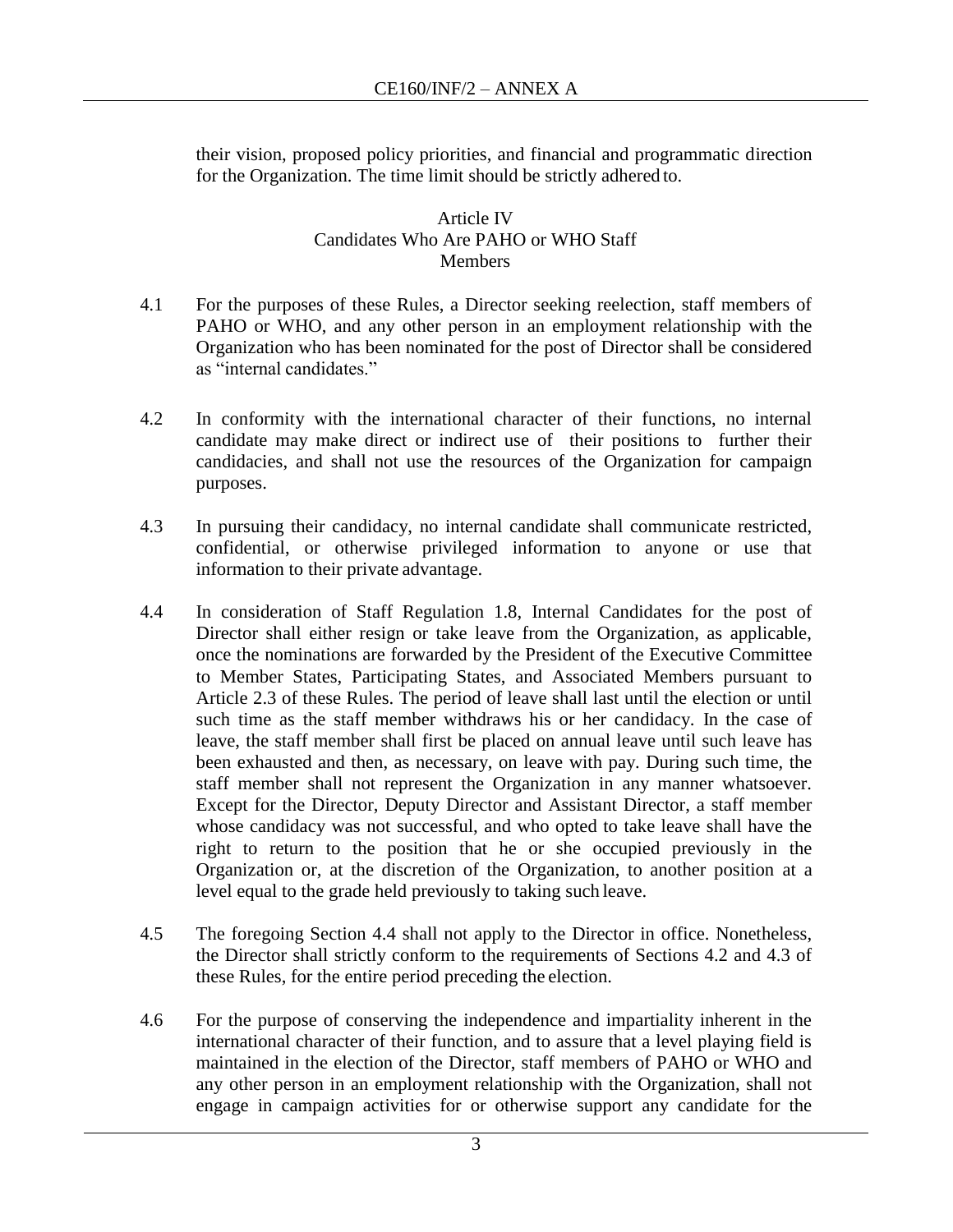position of Director.

- 4.7 Failure to observe the provisions established in this Article constitutes serious misconduct and shall result in disciplinary action, which may include summary dismissal, under the applicable Staff Rules and Regulations, or breach of contract and grounds for termination, as applicable.
- 4.8 In the case of internal candidates who are staff members of WHO, the President of the Executive Committee shall request the Director-General of WHO to consider the application of Article IV of these Rules to such candidates.

## Article V

## Election

5.1 The Conference shall elect the Director by secret ballot from among the nominated candidates, in conformity with Article 21, paragraph A, of the Constitution and the Rules of Procedure of the Conference.

#### Article VI Post Election Measures

- 6.1 Delegates from Member States, Participating States, or Associate Members participating in the election may not be employed or contracted by the Organization for a period of one year thereafter.
- 6.2 In the case of Delegates from Member States, Participating States, or Associate Members participating in the election that are appointed as Temporary Advisers, the Secretariat shall present the President of the Executive Committee with an information paper listing all such appointments every three months for a period of one year after the election of the Director.
- 6.3 In order for the Executive Committee to be apprised of funding authorizations from the Country Variable Allocation and the Regional Director's Development Fund, a report on such activities shall be prepared by the Secretariat, reviewed by the Director of Administration, and sent to the President of the Executive Committee every three months for a period of six months prior to and a period of one year after the election of the Director.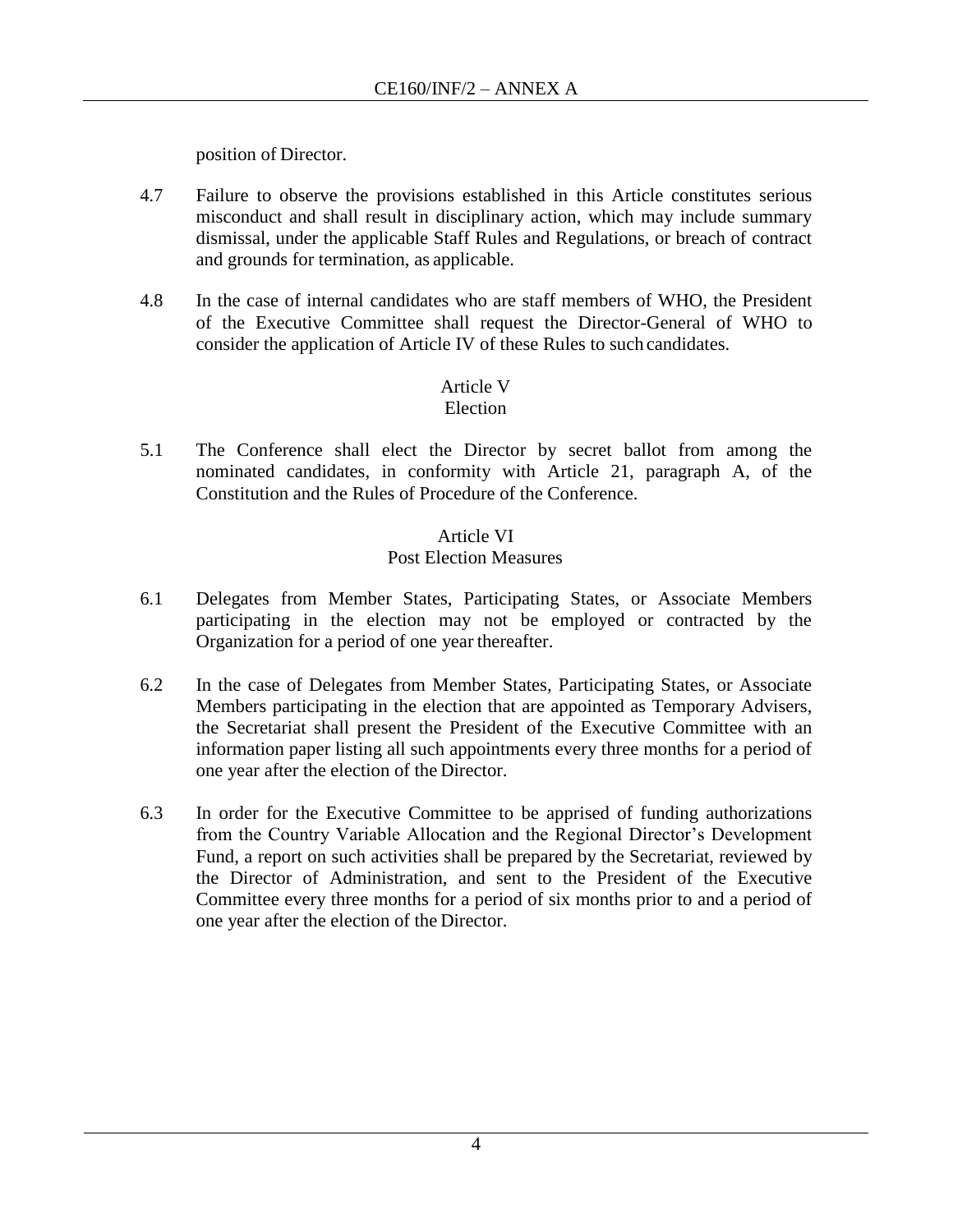#### **ANNEX B**

#### **RULES GOVERNING THE CANDIDATES' FORUM FOR THE POSITION OF DIRECTOR OF THE PAN AMERICAN SANITARY BUREAU<sup>17</sup>**

In accordance with Article III of the Rules Governing the Election Process for the Position of Director of the Pan American Sanitary Bureau:

- Candidates nominated pursuant to the referenced Rules shall be invited to make a presentation to all Member States, Participating States, and Associate Members wishing to attend a Candidates' Forum to be held on the margins of the Executive Committee session preceding the session of theConference.
- Information regarding the time, date, and logistics of the Candidates' Forum shall be sent by the President of the Executive Committee to the nominated candidates and to the Member States, Participating States, and Associate Members immediately after the closure of the presentation of candidatures as specified in those Rules.
- Nominated candidates shall be responsible for all expenses related to their participation in the Candidates' Forum.
- Member States, Participating States, and Associate Members shall be responsible for all expenses related to their participation in the Candidates' Forum.
- In order to facilitate the widest possible participation of all of the Organization's membership, Representatives from Member States, Participating States, and Associate Members may attend the Forum via a virtual session using PAHO's Web conferencing service, a web-based interactive virtual meeting application allowing voice, instant messaging, and documentsharing.
- The virtual session will be conducted in two virtual meeting "rooms" (English and Spanish). Representatives will log on to the corresponding languagespecific virtual meeting room as instructed by the Secretariat.
- Simultaneous interpretation will be provided.

 $\overline{\phantom{a}}$ 

 Verbatim transcripts of the presentations and discussions at the Candidates Forum will be sent to each Member State, Participating State and Associate Member whether or not they participated in the Forum.

<sup>1</sup> "Organization of the Forum of Candidates for the Post of Director of the Pan American Sanitary Bureau" (SPBA1/8 and SPBA 1/8, Corrigendum [2007]), and Final Report of the First Session of the Subcommittee on Program, Budget, and Administration of the Executive Committee (SPBA1/FR [2007]).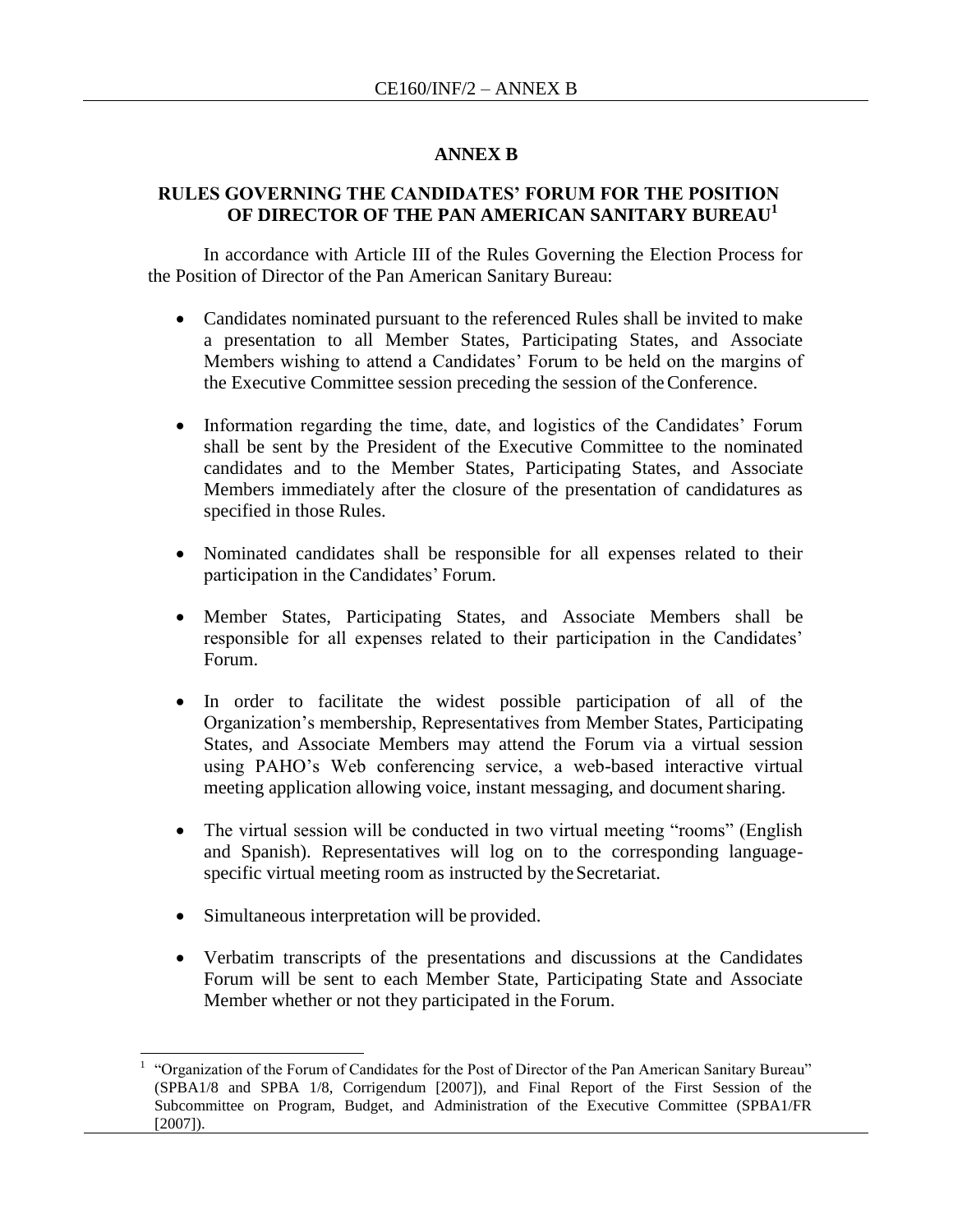## *Format of the Forum*

1. The Candidates Forum shall be conducted by the President of the Executive Committee in accordance with the Rules Governing the Forum of Candidates Nominated for the Position of Director of the Pan American Sanitary Bureau, with assistance from the Secretariat.

2. The Candidates' Forum shall be closed to the public.

3. Candidates shall be allowed no more than 30 minutes to make an oral presentation and one hour for questions and answers from Member States, Participating States, and Associate Members in attendance. The time limit should be strictly adhered to.

4. The order of the presentations to be made by the candidates shall be determined by lot, and candidates will be called one at a time.

5. The oral presentation shall include the candidate's platform outlining their vision, proposed policy priorities, and financial and programmatic direction for theOrganization.

6. At the beginning of each candidate's oral presentation, one representative of each Member State, Participating State, and Associate Member participating in the Forum will receive a piece of paper from the Secretariat on which, at any time during the oral presentation, he/she may write a single question. This implies that a representative should not divide the question into different parts such that there is, in effect, more than one question. If the President receives a paper with a question divided into parts in a way that substantively constitutes more than one question, he/she may exercise his/her discretion to ask only one part of the question.

7. Representatives should write the names of their countries clearly on the piece of paper upon which they have written a question.

8. The President of the Executive Committee will ask those representatives who write a question to keep the paper with their question until the end of each candidate's oral presentation, at which time these papers will be collected by theSecretariat.

9. Member States, Participating States, and Associate Member participating using PAHO's Web Conference Services virtual technology *Elluminate* should submit their questions to the President using the *Elluminate* chat area, addressing them to the virtual session "Moderator". Each question will be printed by the Moderator, identified by country, and given to the Secretariat to be included with the other questions submitted by the representatives present in the room. $2$ 

10. The President will count all the questions submitted so that everyone—including the candidates—know how many questions might be asked and thus have the option of

<sup>&</sup>lt;sup>2</sup> Subject to adjustments dependent on the virtual technology used at the time of the Forum.